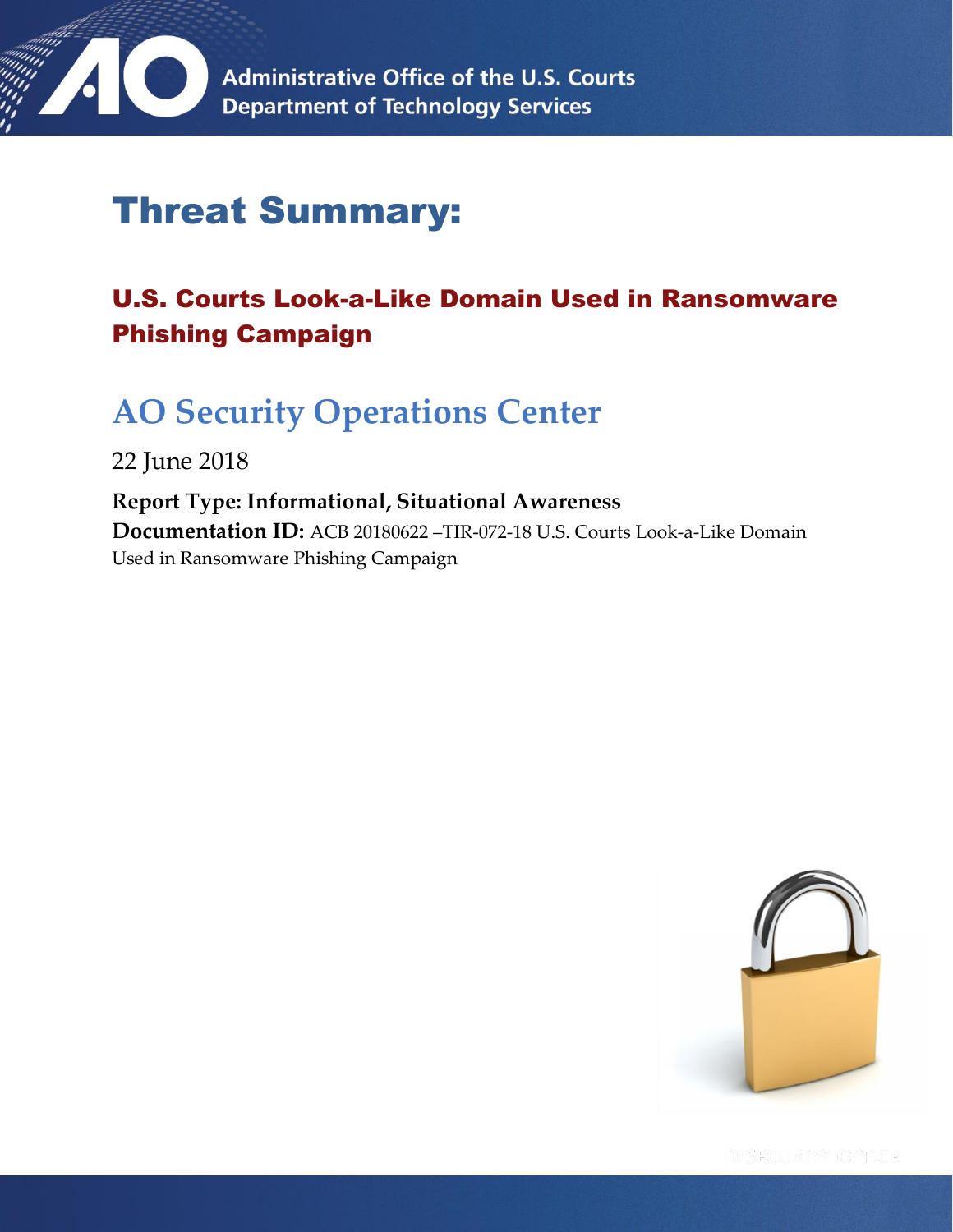#### **Summary**

Cybercriminals have registered a U.S. Courts look-a-like domain, uscourtsgov.com. The domain is hosted on a Russian server and includes email authentication, which makes it more likely that the emails will get delivered.<sup>1</sup> The domain includes 80 subdomains and is involved in an active phishing campaign that delivers ransomware (See Appendix for complete list of subdomains). The domain was registered in April and the phishing campaign began as early as May. The domain registrar is NameCheap Inc, a popular web hosting service, and uses WhoisGuard to mask the website owner information.

### **Detail**

 $\overline{a}$ 

The look-a-like domain and subdomains are hosted on a Russian server (See Figure 1).<sup>2</sup> The phishing emails have been sent from at least 32 Russian-based (St. Petersburg) IP addresses.<sup>3</sup>

| IP          | <b>Hostname</b>           | City             | <b>Region</b>      | <b>Country</b> | <b>Organisation</b>                                    |
|-------------|---------------------------|------------------|--------------------|----------------|--------------------------------------------------------|
| 46.161.42.7 | mail1.uscou<br>rtsgov.com | St<br>Petersburg | St.-<br>Petersburg | RU             | AS41995<br><b>Barbarich</b><br>Viacheslav<br>Yuryevich |

#### **Figure 1 Domain Hosting Server Information Source: myonlinesecurity.com**

**Page 2 of 10**

At least 3,582 users have been targeted by this phishing campaign which is using the United States District Court subpoena lure. As demonstrated in Figure 2, the subpoena lure uses multiple social engineering techniques. Primarily, the malicious actors are attempting to entice the users into opening the attachment by playing on the emotional strings of fear, authority, and curiosity.<sup>4</sup> At first glance the domain uscourtsgov.com may fool potential victims, particularly if they are emotionally stressed by the email. Lastly, the email instructs the user to open the password protected document and

<sup>4</sup> Comodo. New Variant of Sigma Ransomware | Subpoena Scare Users in Russia. (2018). Comodo News and Internet Security Information. Retrieved 22 June 2018, from https://blog.comodo.com/pc-security/subpoena-new-variant-of-sigma-ransomware/



<sup>1</sup> Myonlinesecurity.com. Fake US Courts Unauthorised Tax Return malspam delivers Sigma Ransomware | My Online Security. (2018). My Online Security. Retrieved 22 June 2018, from https://myonlinesecurity.co.uk/fake-us-courts-unauthorised-tax-returnmalspam-delivers-sigma-ransomware/

<sup>2</sup> Myonlinesecurity.com. Fake US Courts Unauthorised Tax Return malspam delivers Sigma Ransomware | My Online Security. (2018). My Online Security. Retrieved 22 June 2018, from https://myonlinesecurity.co.uk/fake-us-courts-unauthorised-tax-returnmalspam-delivers-sigma-ransomware/

<sup>&</sup>lt;sup>3</sup> Comodo. New Variant of Sigma Ransomware | Subpoena Scare Users in Russia. (2018). Comodo News and Internet Security Information. Retrieved 22 June 2018, from https://blog.comodo.com/pc-security/subpoena-new-variant-of-sigma-ransomware/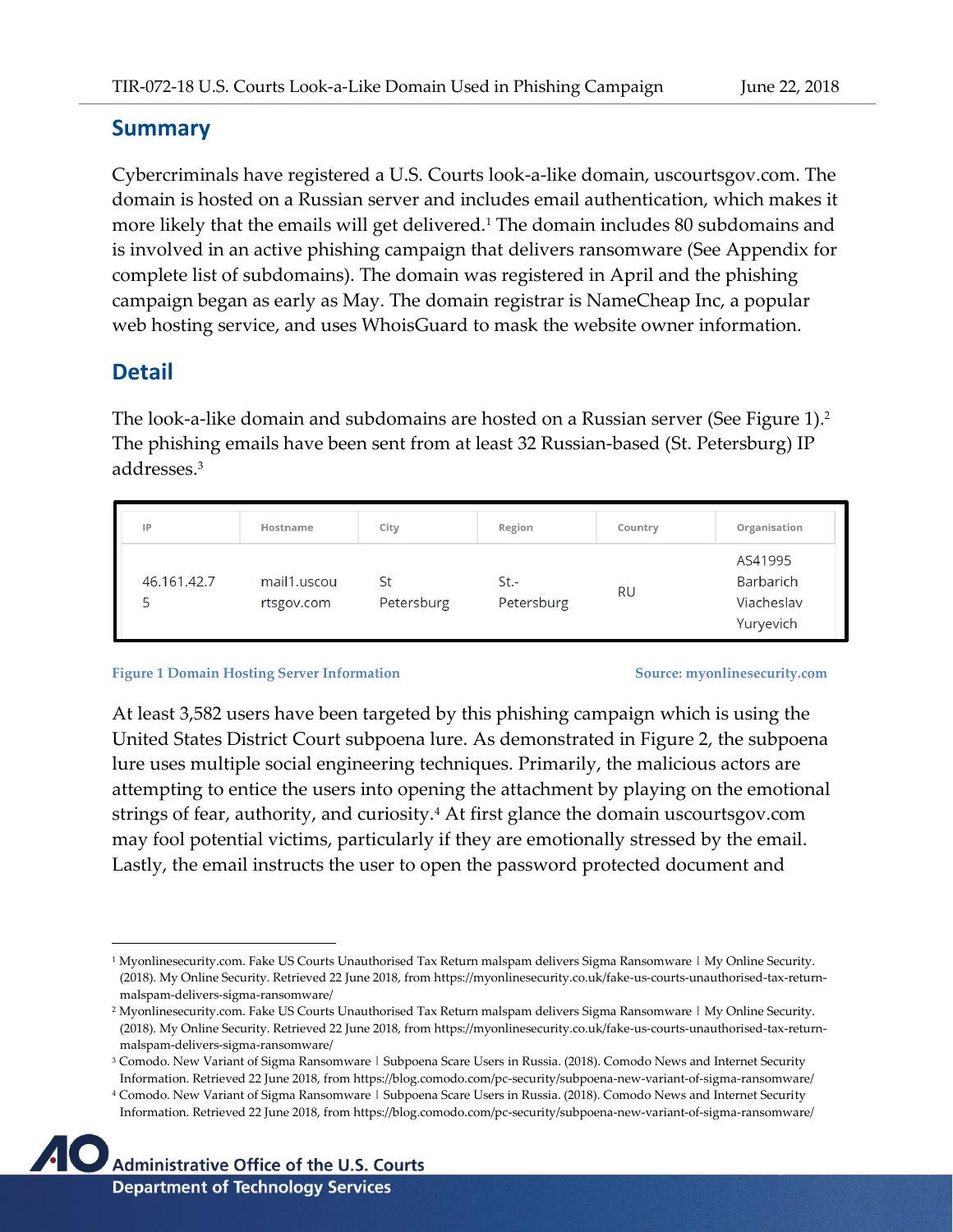provides the password in the email body. Malicious actors password protect documents and compress malicious attachments in an effort to bypass email filters.

| п                                                                                                                                                                                                                              |                           |                 |                                  |                |
|--------------------------------------------------------------------------------------------------------------------------------------------------------------------------------------------------------------------------------|---------------------------|-----------------|----------------------------------|----------------|
| File:<br>Tell me what you want to do<br>Metsage                                                                                                                                                                                |                           |                 |                                  |                |
| Meeting<br>$6.3$ and $^+$<br>Delete: Reply Reply Formatd 11/4 More -<br>All                                                                                                                                                    | F Create New              | Move<br>ä<br>×. | <b>Di Osefázte</b><br>PActions - | Mark<br>Unread |
| Delete<br>Respond                                                                                                                                                                                                              | Outsit Sherra             |                 | Mein                             |                |
| Sat 3/12/2016 2:11 AM<br>Kristopher Franco < Kristopher Franco@uscourtsgov.com:<br>Re megaloman                                                                                                                                |                           |                 |                                  |                |
| scan megaloman.doc<br>37.8%                                                                                                                                                                                                    |                           |                 |                                  |                |
|                                                                                                                                                                                                                                |                           |                 |                                  |                |
| AO 88A (Rev. 11/2)<br>Subpoema to Testify at a Deposition in a Civil Action                                                                                                                                                    |                           |                 |                                  |                |
| <b>UNITED STATES DISTRICT COURT</b><br>TOU ARK COMMANDED to appear at the time, date, and place to<br>testify at a deposition to be taken in this civil action.                                                                | Civil Action No. 6:15-145 |                 |                                  |                |
| This deposition will be recorded by this method: stemperaphically                                                                                                                                                              |                           |                 |                                  |                |
| It is extremely binding that you study the subpoens very closely.<br>This will state exactly what the process will be if you fail<br>to do what is bounden of you.                                                             |                           |                 |                                  |                |
| Find the attached document with all the case details<br>including court location and primary information.                                                                                                                      |                           |                 |                                  |                |
| Password to open the attachment (scanned copy) is 615145.                                                                                                                                                                      |                           |                 |                                  |                |
|                                                                                                                                                                                                                                |                           |                 |                                  |                |
| This email is sent by the Administrative Office of the U.S.<br>Courts on behalf of the Federal Judiciary. The purpose of this<br>email is to provide information from and about the Judicial<br>Branch of the U.S. Government. |                           |                 |                                  |                |
|                                                                                                                                                                                                                                |                           |                 |                                  |                |
|                                                                                                                                                                                                                                |                           |                 |                                  |                |
|                                                                                                                                                                                                                                |                           |                 |                                  |                |
|                                                                                                                                                                                                                                |                           |                 |                                  |                |



**Page 3 of 10**

Even if the user opens the password protected document, the malware will not run immediately because Microsoft disables macros by default. As seen in Figure 3, when the document opens the attacker uses the "protected document" lure to get the victim to enable macros. Basically, the "protected document" lure convinces the victim that the document is protected and the only

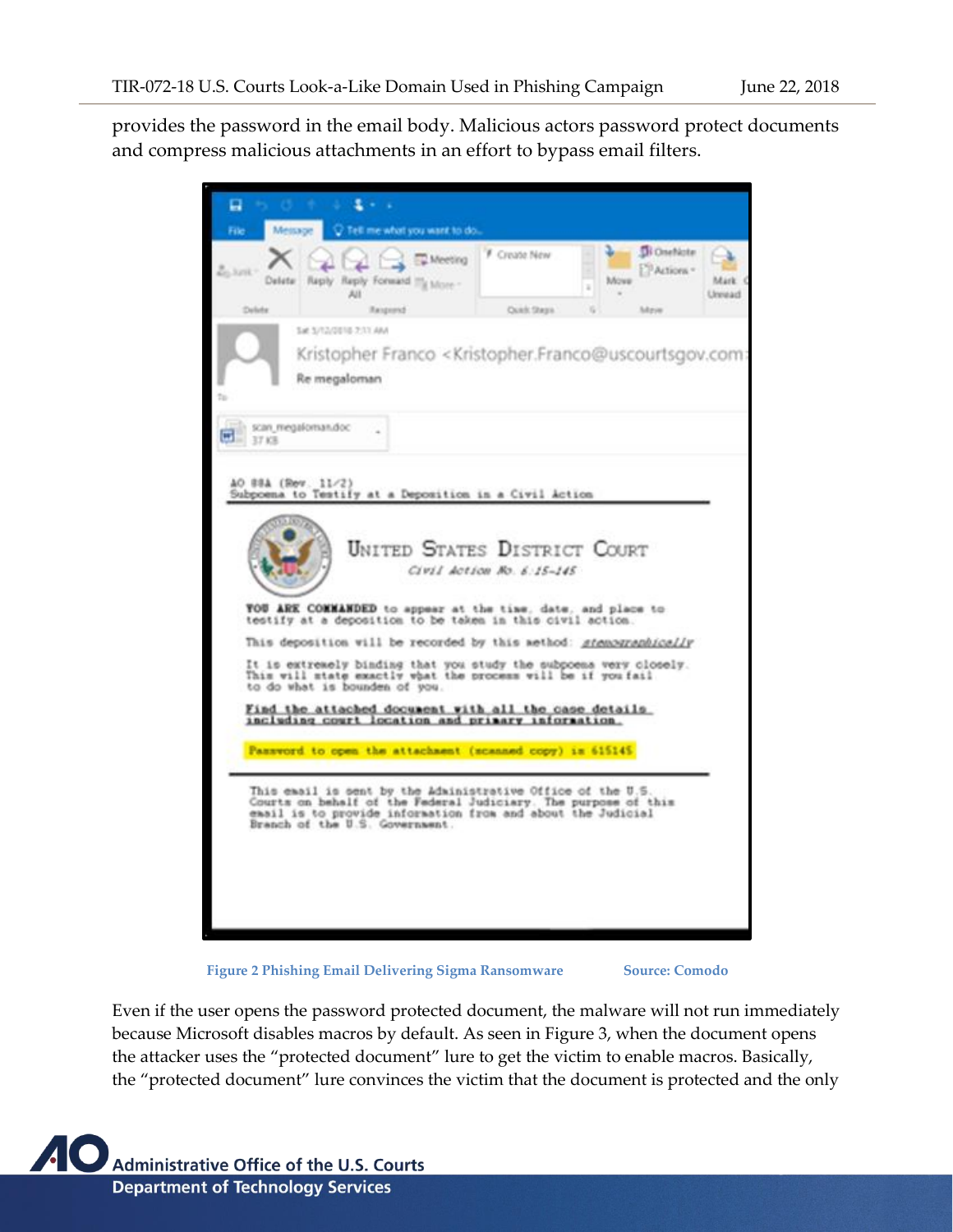way to read it is to enable content, which is actually enabling macros and bypassing Microsoft's built in protection mechanisms.



**Figure 3 Protected Document Lure Source: Comodo** 

Figure 4, 5, and 6 demonstrates that the phishing campaign consists of different senders and email formats; however, the malicious attachment appears to be the same, based on the same password to open the attachment, even when the attachment is named differently. The format of the sender name appears to be consistent, using a first name, last name, and uscourtsgov.com domain.

Return-Path: <Dominick.Jones@uscourtsgov.com> Return-path: <Dominick.Jones@uscourtsgov.com> From: "Dominick Jones" < Dominick.Jones@uscourtsgov.com> Subject: Re: admin Date: Tue, 8 May 2018 Message-ID: <orxoyiu-uhqtxp-21@uscourtsgov.com> 8N ESO (Rev RV/R6) Civil Action No. KXW-J6-F1L You're instructed to appear at the time, particular date, and place in order to state at a deposition to be taken in this particular civil action. Security password to view the file: 615145 Warm regards, **Willis Charles United States District Court** sean\_admin.doe

**Figure 4 Example Phishing Email Source: antifraud.org**

**Page 4 of 10**

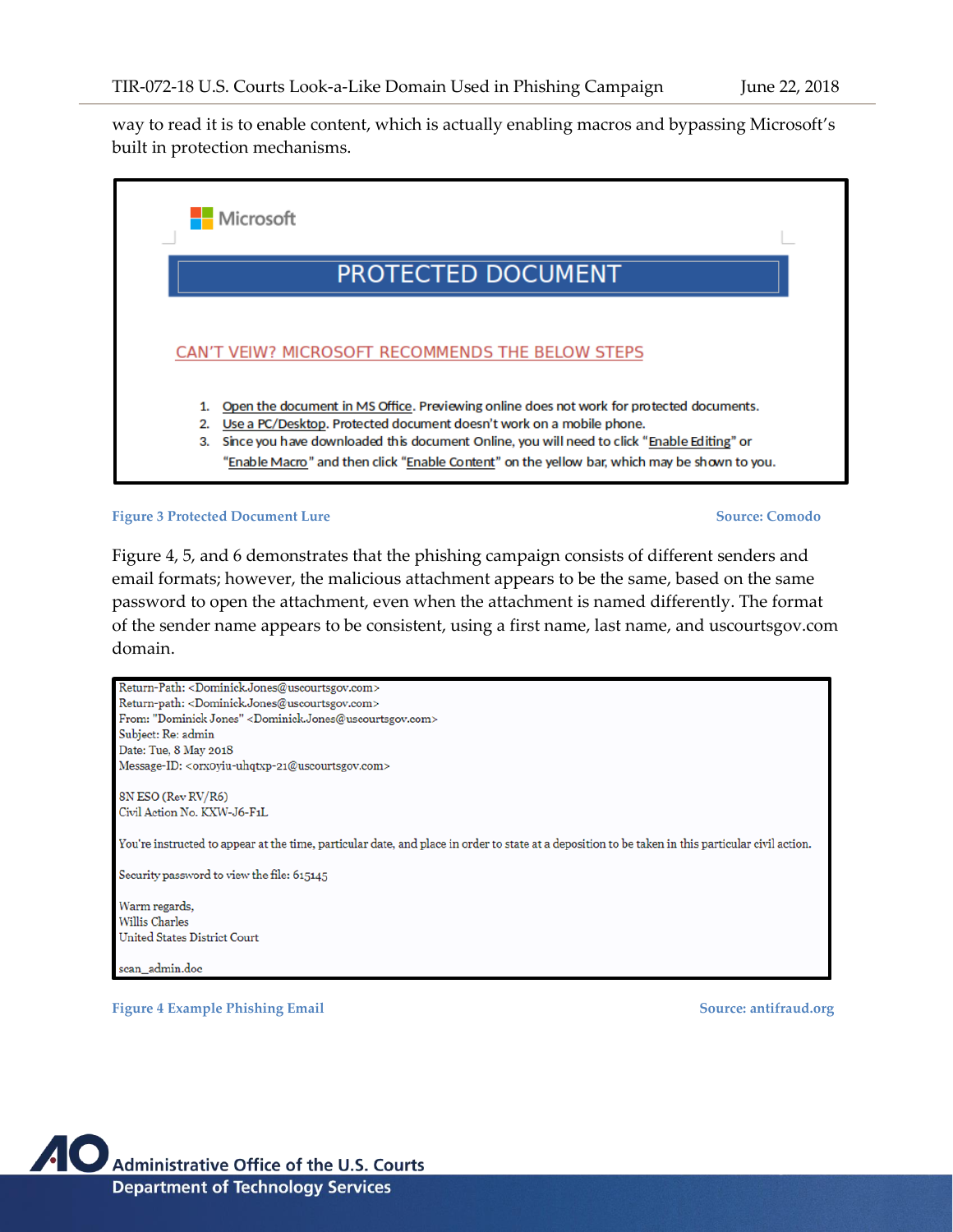| Fourtech Computer Services<br>May 29 at 10:53 AM · 3                                                                                                                                                                           |                                                                                                                                           |                         |  |  |
|--------------------------------------------------------------------------------------------------------------------------------------------------------------------------------------------------------------------------------|-------------------------------------------------------------------------------------------------------------------------------------------|-------------------------|--|--|
| (.gov) and is owned by "namecheap, inc."                                                                                                                                                                                       | be aware of this recent scam, always check where mails are being sent<br>from, in this instance "uscourtsgov.com" is NOT a government URL |                         |  |  |
| one.                                                                                                                                                                                                                           | certainly do NOT open any attachments to emails like this                                                                                 |                         |  |  |
| <b>Re: Civil case 6:15-145</b><br>Harlan Hooper [Harlan.Hooper@uscourtsgov.com]<br>Sent: Fri 5/25/2018 1:12 PM<br>khatorse 14@fourteen.com                                                                                     |                                                                                                                                           |                         |  |  |
| Message M scan 34119283.doc (37 KB)                                                                                                                                                                                            |                                                                                                                                           |                         |  |  |
| AO 88A (Rev. 11/2)                                                                                                                                                                                                             | Subpoena to Testify at a Deposition in a Civil Action                                                                                     |                         |  |  |
|                                                                                                                                                                                                                                | <b>UNITED STATES DISTRICT COURT</b><br>Civil Action No. 6:15-145                                                                          |                         |  |  |
|                                                                                                                                                                                                                                | YOU ARE COMMANDED to appear at the time, date, and place to<br>testify at a deposition to be taken in this civil action.                  |                         |  |  |
|                                                                                                                                                                                                                                | This deposition will be recorded by this method: stenographically                                                                         |                         |  |  |
| to do what is bounden of you.                                                                                                                                                                                                  | It is extremely binding that you study the subpoena very closely.<br>This will state exactly what the process will be if you fail         |                         |  |  |
|                                                                                                                                                                                                                                | Find the attached document with all the case details<br>including court location and primary information.                                 |                         |  |  |
|                                                                                                                                                                                                                                | Password to open the attachment (scanned copy) is 615145                                                                                  |                         |  |  |
| This email is sent by the Administrative Office of the U.S.<br>Courts on behalf of the Federal Judiciary. The purpose of this<br>easil is to provide information from and about the Judicial<br>Branch of the U.S. Government. |                                                                                                                                           |                         |  |  |
| n <sup>2</sup> Like                                                                                                                                                                                                            | Comment                                                                                                                                   | $\Leftrightarrow$ Share |  |  |
|                                                                                                                                                                                                                                | See All                                                                                                                                   |                         |  |  |
|                                                                                                                                                                                                                                |                                                                                                                                           |                         |  |  |

 **Figure 5 Example Phishing Email Source: Facebook**

**Page 5 of 10**

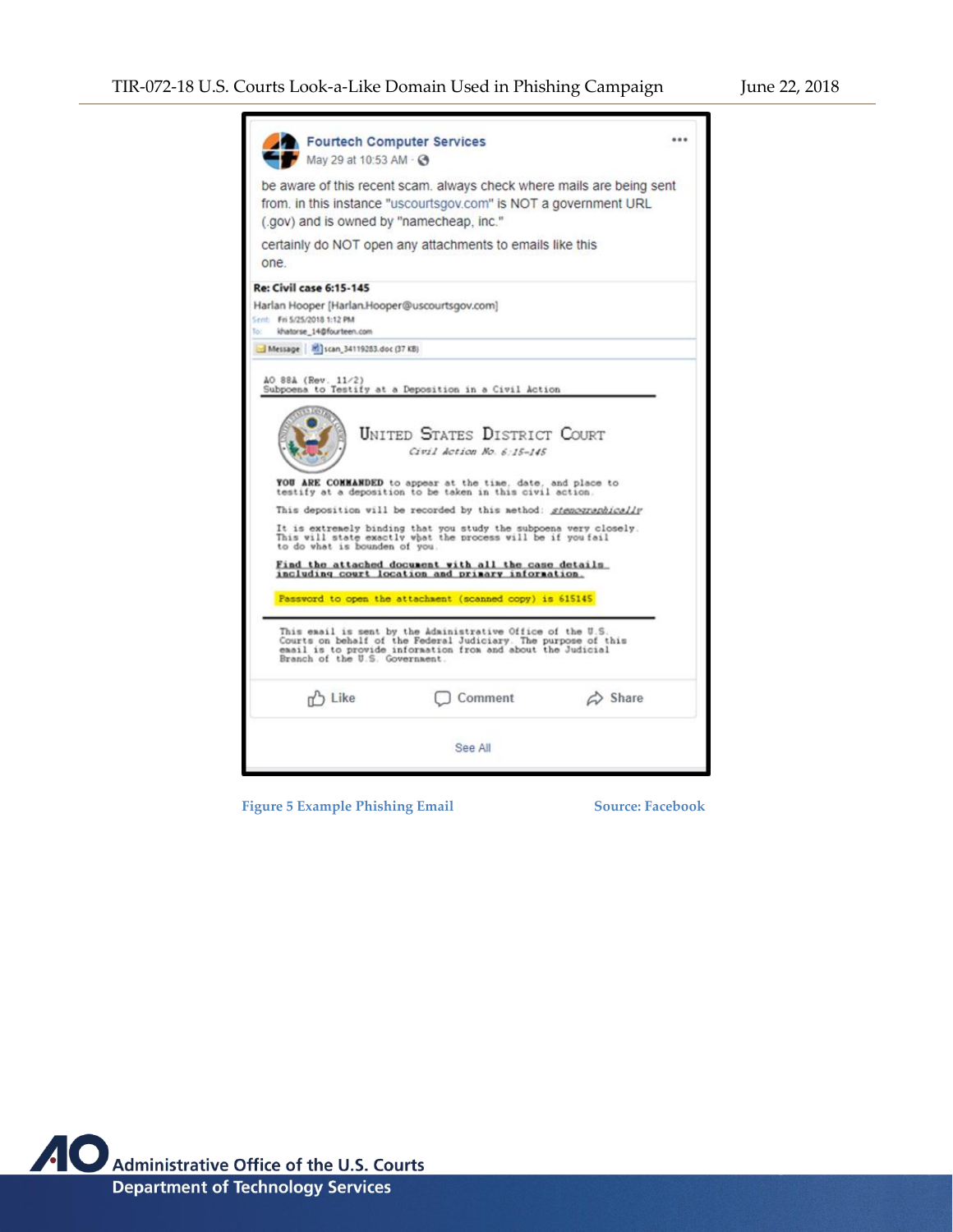| Received: from mail1.uscourtsgov.com ([46.161.42.75]:59590)<br>by my Mail Server with esmtps (TLSv1.2:ECDHE-RSA-AES256-GCM-SHA384:256) |  |  |  |  |
|----------------------------------------------------------------------------------------------------------------------------------------|--|--|--|--|
| (Exim 4.89_1)                                                                                                                          |  |  |  |  |
| (envelope-from <travis.steele@uscourtsgov.com>)</travis.steele@uscourtsgov.com>                                                        |  |  |  |  |
| id 1fFvYD-0006Vj-TP                                                                                                                    |  |  |  |  |
| for sales@victimsdomain.com; Tue, 08 May 2018 06:52:38 +0100                                                                           |  |  |  |  |
| DKIM-Signature: v=1; a=rsa-sha1; c=relaxed/relaxed; s=default; d=uscourtsgov.com;                                                      |  |  |  |  |
| h=Date:Subject:Message-ID:From:To:MIME-Version:Content-Type;                                                                           |  |  |  |  |
| i=Travis.Steele@uscourtsgov.com;                                                                                                       |  |  |  |  |
| bh=5bn4+fiwCDWzQa04znLr+YtDq2A=;                                                                                                       |  |  |  |  |
| b=Uv56GrVsDVez3nkTxKNyvhuBWLyaFXvGlLoCgDjFbmee+t4FISA0EF7hwtMnc4A7v+RtbVqtkmmm                                                         |  |  |  |  |
| rZJs8kZUkAdgbBa5PY6sZOcwuX46Ls6/7Lg6CajRSAVgtZmvsTKDCSHgoqRo4OVy/MHYLl/n+ex1                                                           |  |  |  |  |
| +KndzbcvWVoGXeZ84KY=                                                                                                                   |  |  |  |  |
| DomainKey-Signature: a=rsa-sha1; c=nofws; q=dns; s=default; d=uscourtsgov.com;                                                         |  |  |  |  |
| b=RLeefH6N68wTY4WItjcpO+p6vWzQOl/ifp5nmwVfP5Ow7mAcrrUmhrPfqFgLCpyF0jfHUthCBZT8                                                         |  |  |  |  |
| XtGyKVZqNa/OlznxPy0fsC+e8VXsf/J/CBYZ9Mwk4LpG9iOAk7r9NiNYpdXVI5Fds0fG0Q3H2nVL                                                           |  |  |  |  |
| Ls4krWt/gAao84apvto=;                                                                                                                  |  |  |  |  |
| Date: Mon, 7 May 2018 22:52:37 -0700                                                                                                   |  |  |  |  |
| Subject: Notice - sales                                                                                                                |  |  |  |  |
| Message-ID: <471f7t4th69e1p7eoxuboj1v.1110676370023@uscourtsgov.com>                                                                   |  |  |  |  |
| From: "Travis Steele" <travis.steele@uscourtsgov.com></travis.steele@uscourtsgov.com>                                                  |  |  |  |  |
| To: sales@victimsdomain.com                                                                                                            |  |  |  |  |
| MIME-Version: 1.0                                                                                                                      |  |  |  |  |
| Content-Type: multipart/mixed;                                                                                                         |  |  |  |  |
| boundary="-_com.android.email_3350521342531"                                                                                           |  |  |  |  |
| The email looks like:                                                                                                                  |  |  |  |  |
| From: Travis Steele <travis.steele@uscourtsgov.com></travis.steele@uscourtsgov.com>                                                    |  |  |  |  |
| Date: Tue 08/05/2018 06:53                                                                                                             |  |  |  |  |
| Subject: Notice - sales                                                                                                                |  |  |  |  |
| Attachment: scan_sales.doc                                                                                                             |  |  |  |  |
| <b>Body content:</b>                                                                                                                   |  |  |  |  |
| sales.                                                                                                                                 |  |  |  |  |
| We've seen an unauthorized tax return from your account, kindly view the event information and get back to us                          |  |  |  |  |
| quickly.                                                                                                                               |  |  |  |  |
| Code to view the document = 615145                                                                                                     |  |  |  |  |
| <b>Respectfully yours</b>                                                                                                              |  |  |  |  |
| <b>Lonnie Dickson</b>                                                                                                                  |  |  |  |  |
|                                                                                                                                        |  |  |  |  |
|                                                                                                                                        |  |  |  |  |

Figure 6 Sample Email with Header Source: myonlinesecurity.com

**Page 6 of 10**

After the macro runs it installs Sigma ransomware. Researchers report that this variant of Sigma uses a variety of tricks to hide and avoid detection. Before running, it checks the environment for virtual machine or sandboxes. If it discovers one, the malware kills itself. The malware disguises its malicious process and registry entries as legitimate ones like "svchost.exe" and "chrome". Additionally, unlike other ransomware variants, Sigma does not act immediately but lurks and makes covert reconnaissance first. It creates a list of valuable files, counts them, and sends this value to its command and control server along with other information about the

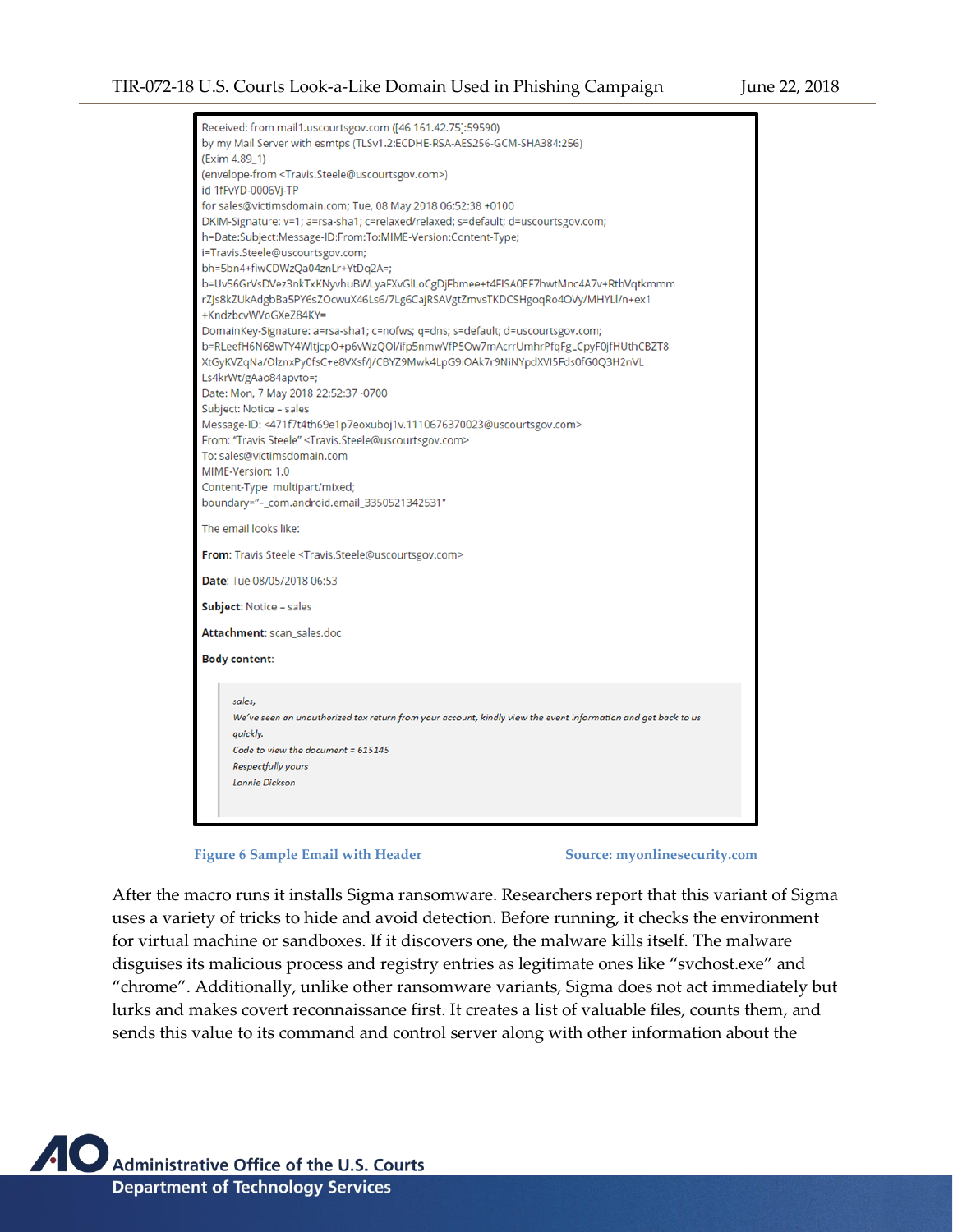**Page 7 of 10**

victim's machine. If no files were found, Sigma just deletes itself. It also geolocates the computer and will kill itself if the computer is in Russia or Ukraine.<sup>5</sup>

#### **Conclusion**

The U.S. Courts look-a-like phishing campaign is elaborate because of the infrastructure (which includes 80 subdomains), the combination of the phishing and social engineering techniques used, and the ransomware itself. All the phishing techniques and ransomware attributes have previously been observed; however, this is the first time that U.S. Courts has observed the combination of look-a-like domains, subpoena lure, password protected lure, protected document lure, and the sophistication of the ransomware that includes sandbox detection and geo-location kill switch all in one phishing campaign related to U.S. Courts.

<sup>5</sup> Comodo. New Variant of Sigma Ransomware | Subpoena Scare Users in Russia. (2018). Comodo News and Internet Security Information. Retrieved 22 June 2018, from https://blog.comodo.com/pc-security/subpoena-new-variant-of-sigma-ransomware/

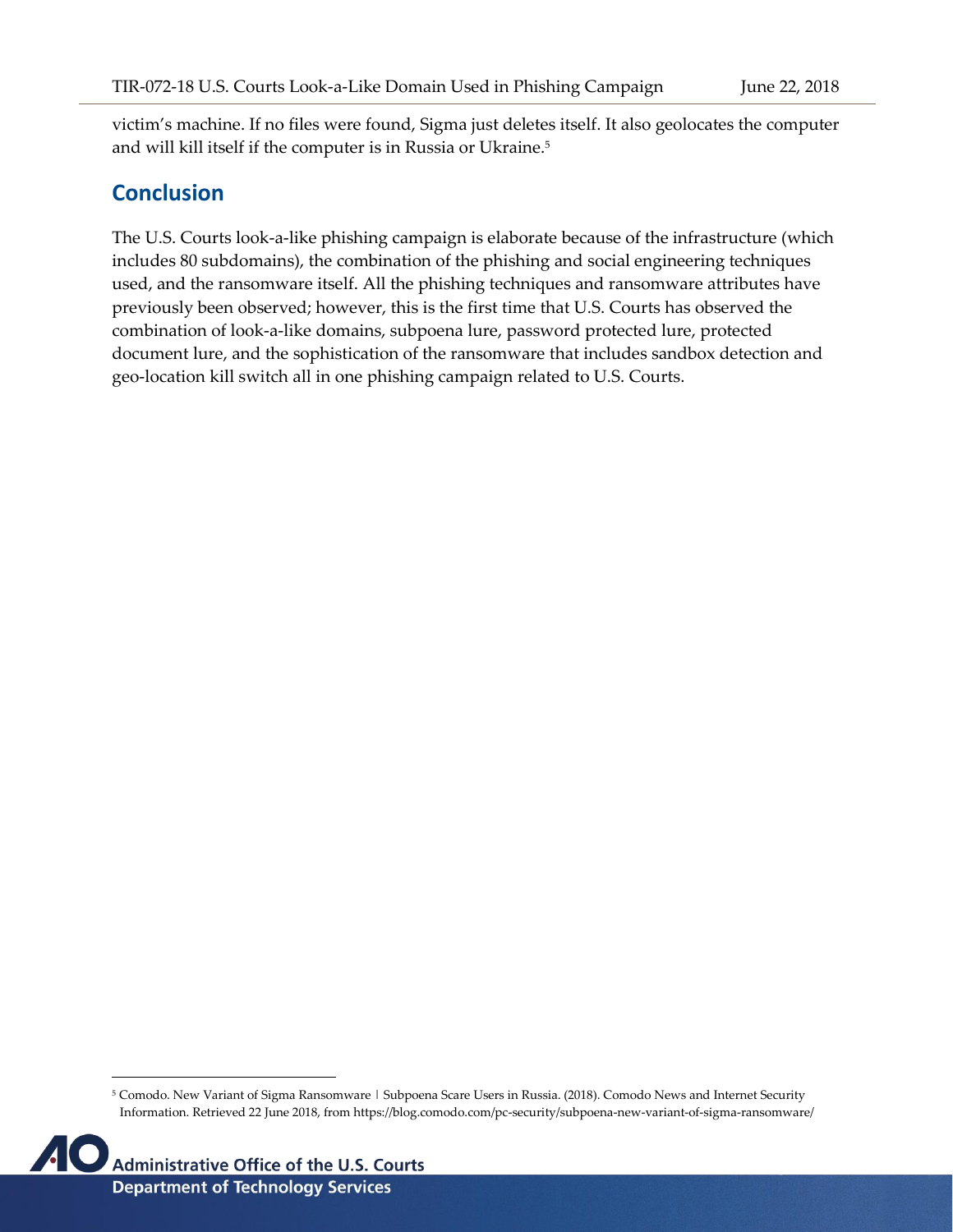**Page 8 of 10**

## **Appendix: Subdomains**

| Hostname               |
|------------------------|
| blog.uscourtsgov.com   |
| ftp.uscourtsgov.com    |
| ilnd.uscourtsgov.com   |
| mail1.uscourtsgov.com  |
| mail10.uscourtsgov.com |
| mail11.uscourtsgov.com |
| mail12.uscourtsgov.com |
| mail13.uscourtsgov.com |
| mail14.uscourtsgov.com |
| mail15.uscourtsgov.com |
| mail16.uscourtsgov.com |
| mail17.uscourtsgov.com |
| mail18.uscourtsgov.com |
| mail19.uscourtsgov.com |
| mail2.uscourtsgov.com  |
| mail20.uscourtsgov.com |
| mail21.uscourtsgov.com |

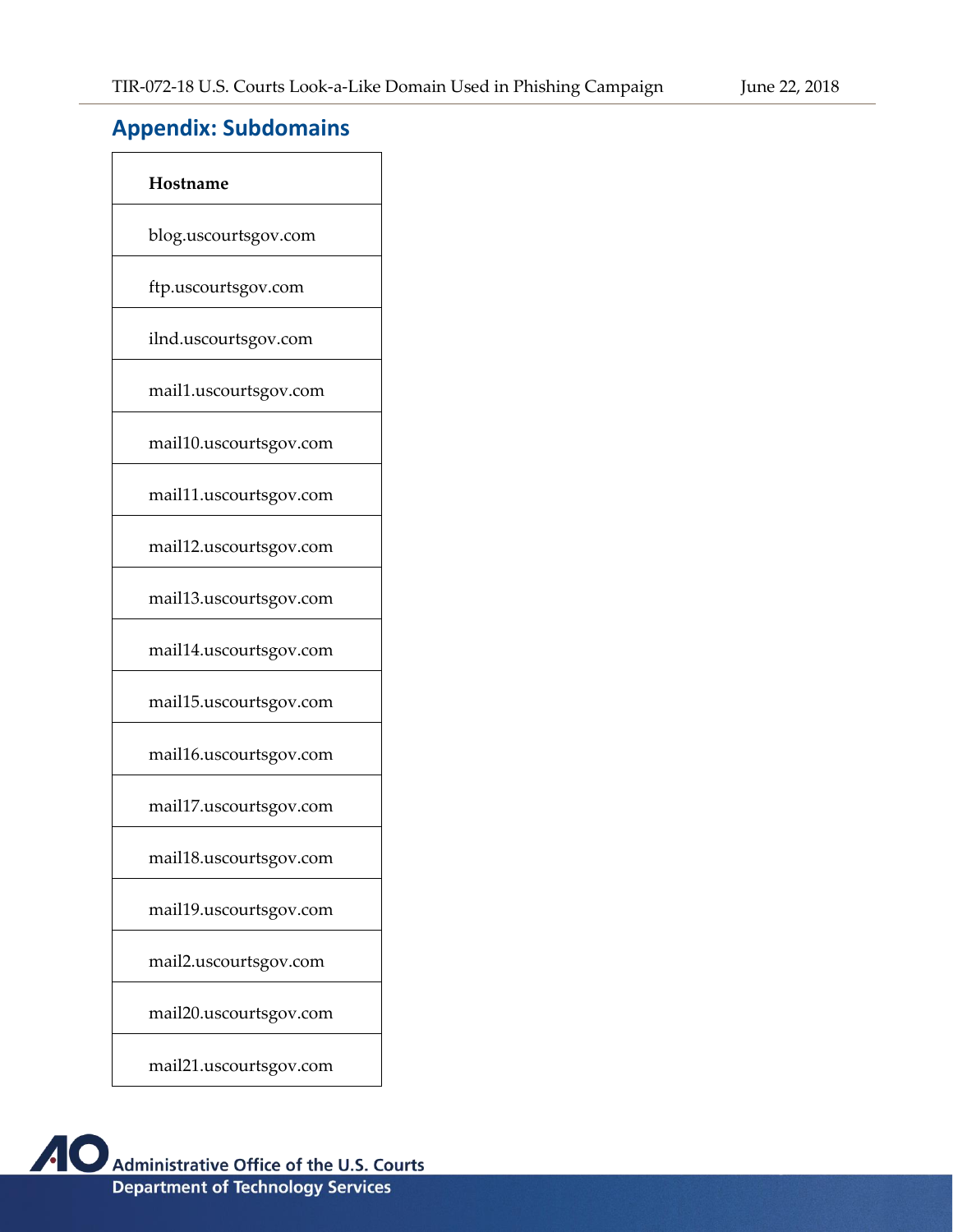**Page 9 of 10**

| mail22.uscourtsgov.com |
|------------------------|
| mail23.uscourtsgov.com |
| mail24.uscourtsgov.com |
| mail25.uscourtsgov.com |
| mail26.uscourtsgov.com |
| mail27.uscourtsgov.com |
| mail28.uscourtsgov.com |
| mail29.uscourtsgov.com |
| mail3.uscourtsgov.com  |
| mail30.uscourtsgov.com |
| mail31.uscourtsgov.com |
| mail32.uscourtsgov.com |
| mail4.uscourtsgov.com  |
| mail5.uscourtsgov.com  |
| mail6.uscourtsgov.com  |
| mail7.uscourtsgov.com  |
| mail8.uscourtsgov.com  |
| mail9.uscourtsgov.com  |
| ned.uscourtsgov.com    |

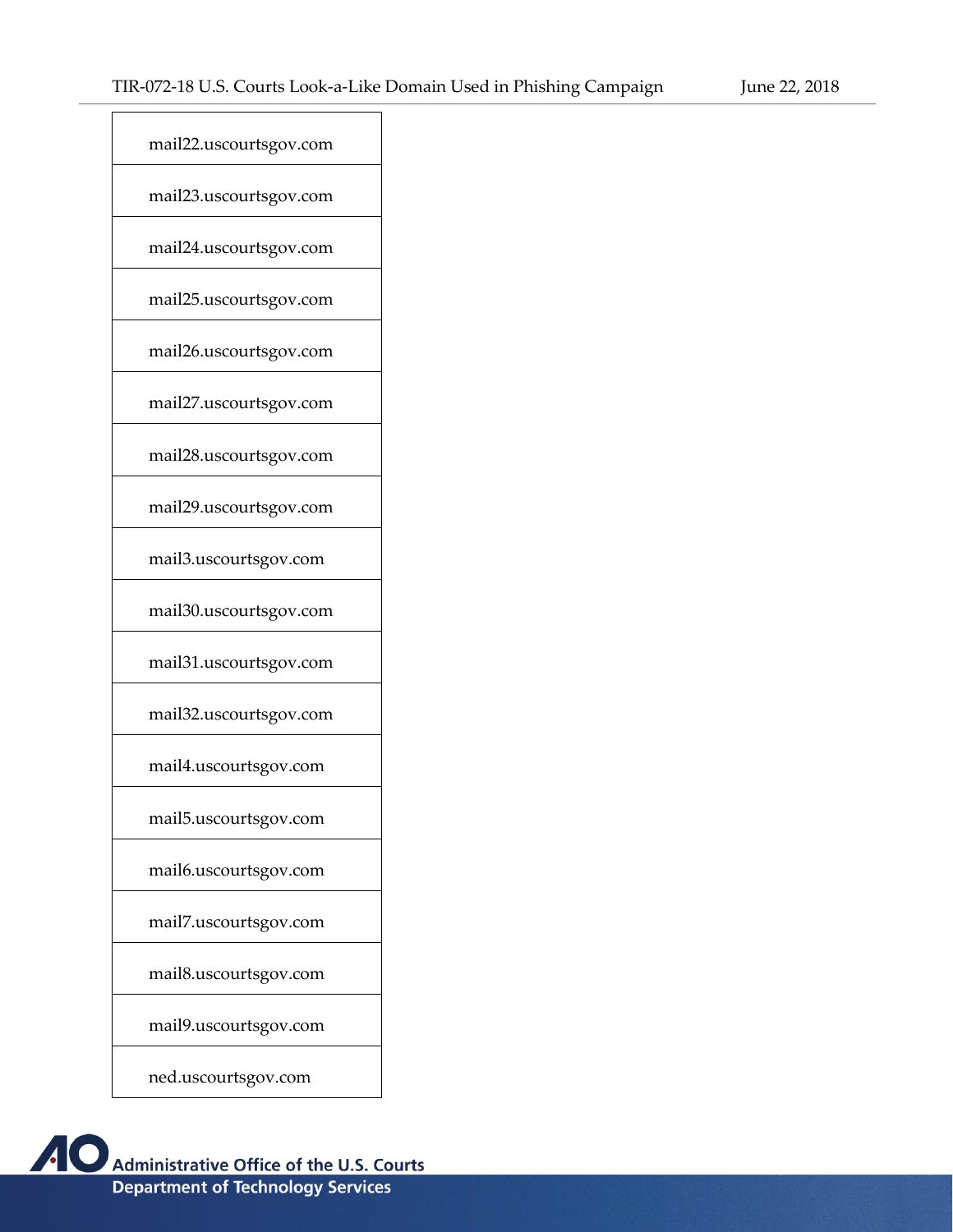**Page 10 of 10**

| notice1.uscourtsgov.com  |
|--------------------------|
| notice10.uscourtsgov.com |
| notice11.uscourtsgov.com |
| notice12.uscourtsgov.com |
| notice13.uscourtsgov.com |
| notice14.uscourtsgov.com |
| notice15.uscourtsgov.com |
| notice16.uscourtsgov.com |
| notice17.uscourtsgov.com |
| notice18.uscourtsgov.com |
| notice19.uscourtsgov.com |
| notice2.uscourtsgov.com  |
| notice20.uscourtsgov.com |
| notice21.uscourtsgov.com |
| notice22.uscourtsgov.com |
| notice24.uscourtsgov.com |
| notice25.uscourtsgov.com |
| notice26.uscourtsgov.com |
| notice27.uscourtsgov.com |

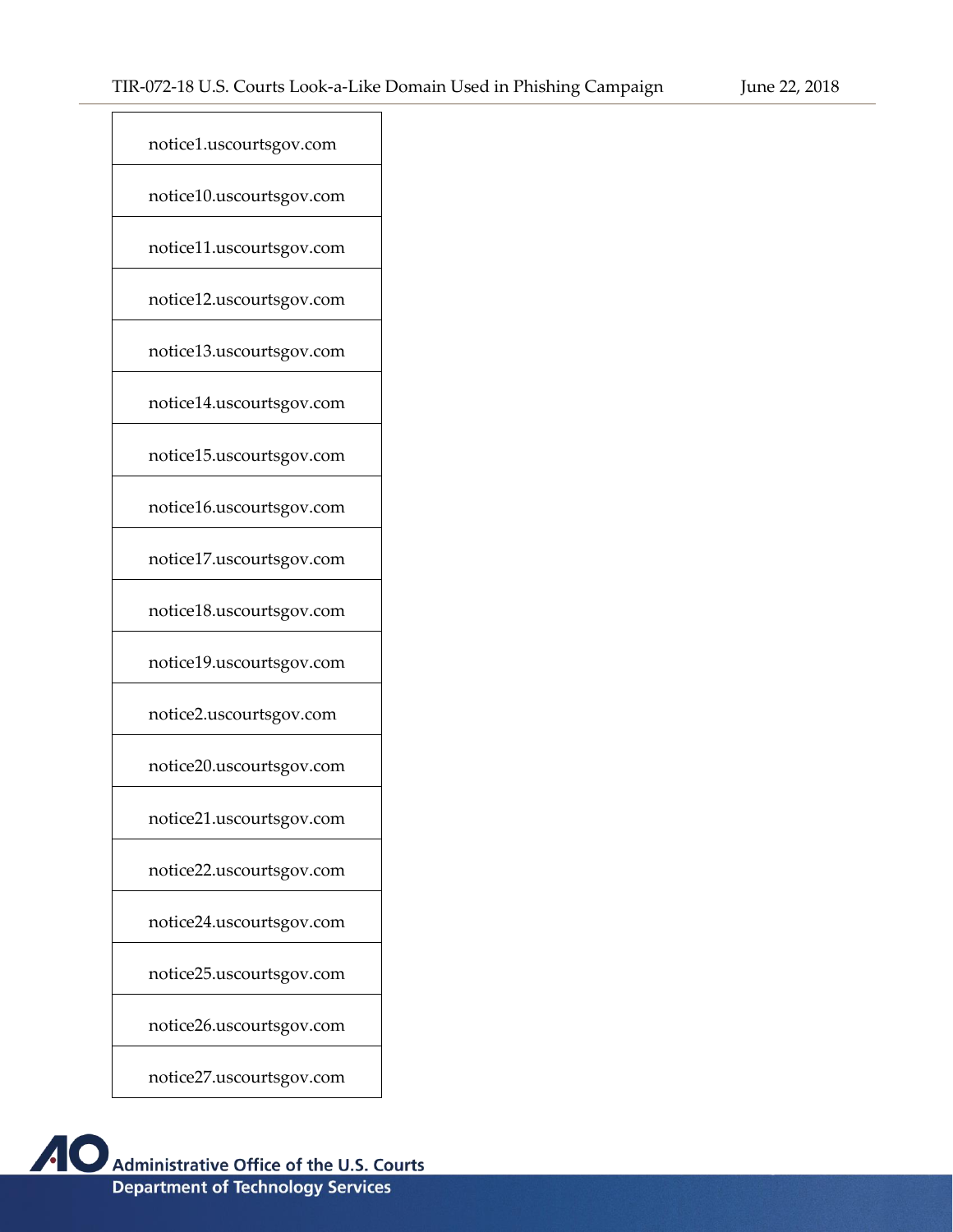**Page 11 of 10**

| notice28.uscourtsgov.com |
|--------------------------|
| notice29.uscourtsgov.com |
| notice3.uscourtsgov.com  |
| notice31.uscourtsgov.com |
| notice32.uscourtsgov.com |
| notice33.uscourtsgov.com |
| notice4.uscourtsgov.com  |
| notice5.uscourtsgov.com  |
| notice6.uscourtsgov.com  |
| notice7.uscourtsgov.com  |
| notice8.uscourtsgov.com  |
| notice9.uscourtsgov.com  |
| ns1.uscourtsgov.com      |
| ns2.uscourtsgov.com      |
| uscourtsgov.com          |
| www.casd.uscourtsgov.com |
| www.ilnd.uscourtsgov.com |
| www.lawb.uscourtsgov.com |
| www.ne.uscourtsgov.com   |
|                          |